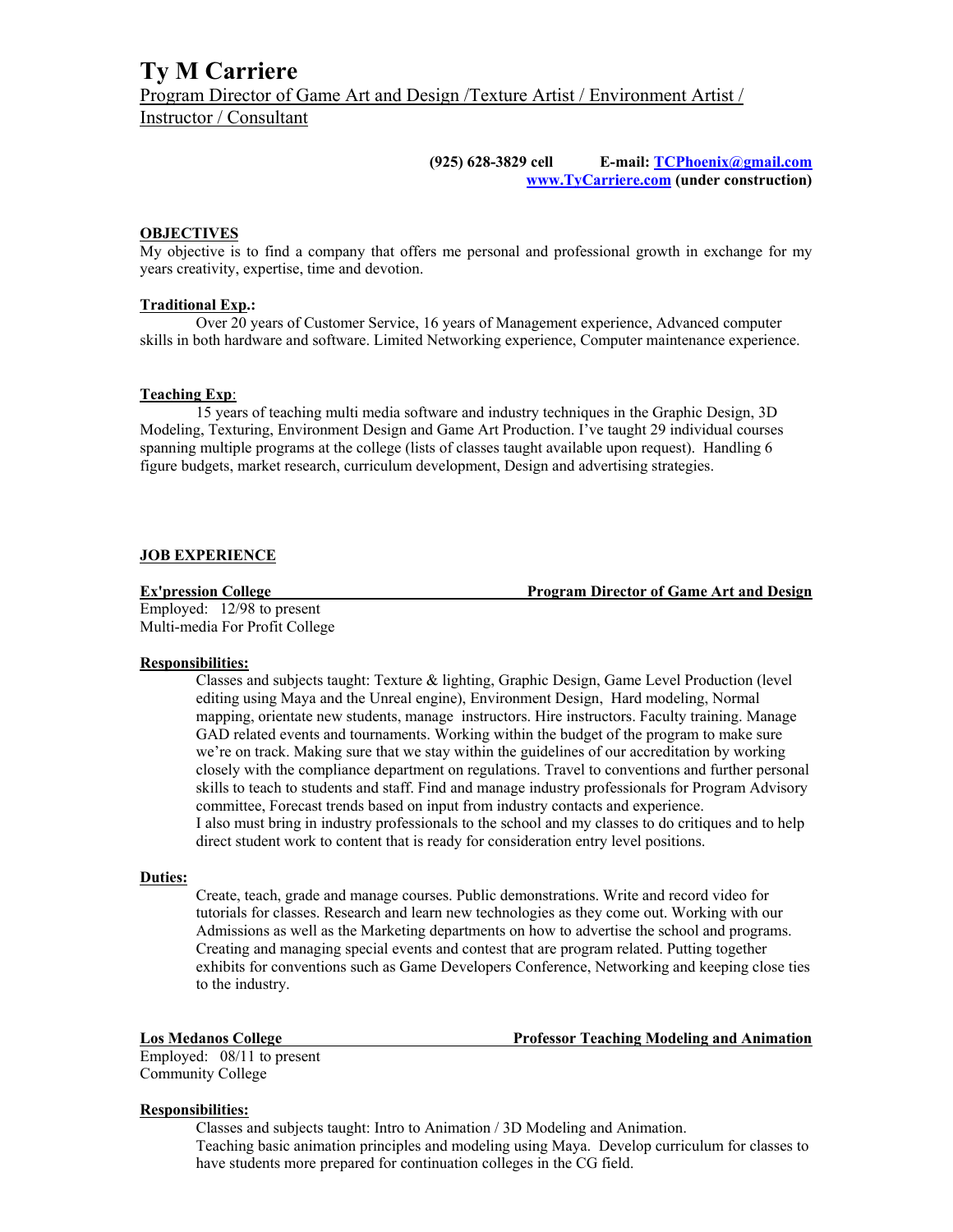#### **Duties:**

Create, teach and grade and manage courses. Public demonstrations. Write and record video for tutorials for classes. Research and learn new technologies as they come out. Working with our Admissions as well as the Marketing departments on how to advertise the school and programs. Creating and managing special events and contest that are program related.

**ASTRO VENTURE General Manager/Advertising Designer** 

Employed: 8/95 to 6/97 A Virtual Reality & Motion Simulator Studio at Fisherman's Wharf

Duties:

Supervising staff / Payroll and some accounting / Scheduling a large crew /Handling repairs of Virtual Reality computers, hardware and hydraulic equipment personally or hiring the appropriate people / Public Relations / Sales / Training new personnel / Design AD Campaign/ Merchandising / Store Design / Customer Service

**Freelance/Contract Jobs** 

**Intel Computers Internal Project Lead Character Texture Artist and Advisor 3/05 – 6/05 House of Tomorrow (internal project)**

**10/06 – 4/07** 

Ames NASA Project **Art Lead / Lead Texture Artist**  $\overline{A}$ **6/03 – 4/05 Miranda-Educational Game Proposal**

**Paravue Photoshop/Texturing Trainer and Consultation** 

**Sega of America Research and Development Research and Development 11/00 – 3/01 working on Unreal Tournament** 

#### **Additional Freelance Design / Fine Art Painting Traditional Art**

Painting using acrylic & watercolor through regular and airbrush mediums, figure Drawings, Logo design, image restoration on damaged or old photos, Poster and ad designs Examples are available

#### **Recognition, Awards and Affiliations:**

Instructor of the Year 2007 – Expression College Instructor of the Year 2005 – Expression College Favorite Instructor 2006 – Expression College Team Spirit Award 2002, 2003, 2004 – Expression College Learning Technologies and special recognition 2003-2005 – Ames NASA ACM Member Winner of a NAACP North California Art Contest - painting Special Assistance with the My Soul animation project nominated for an academy award